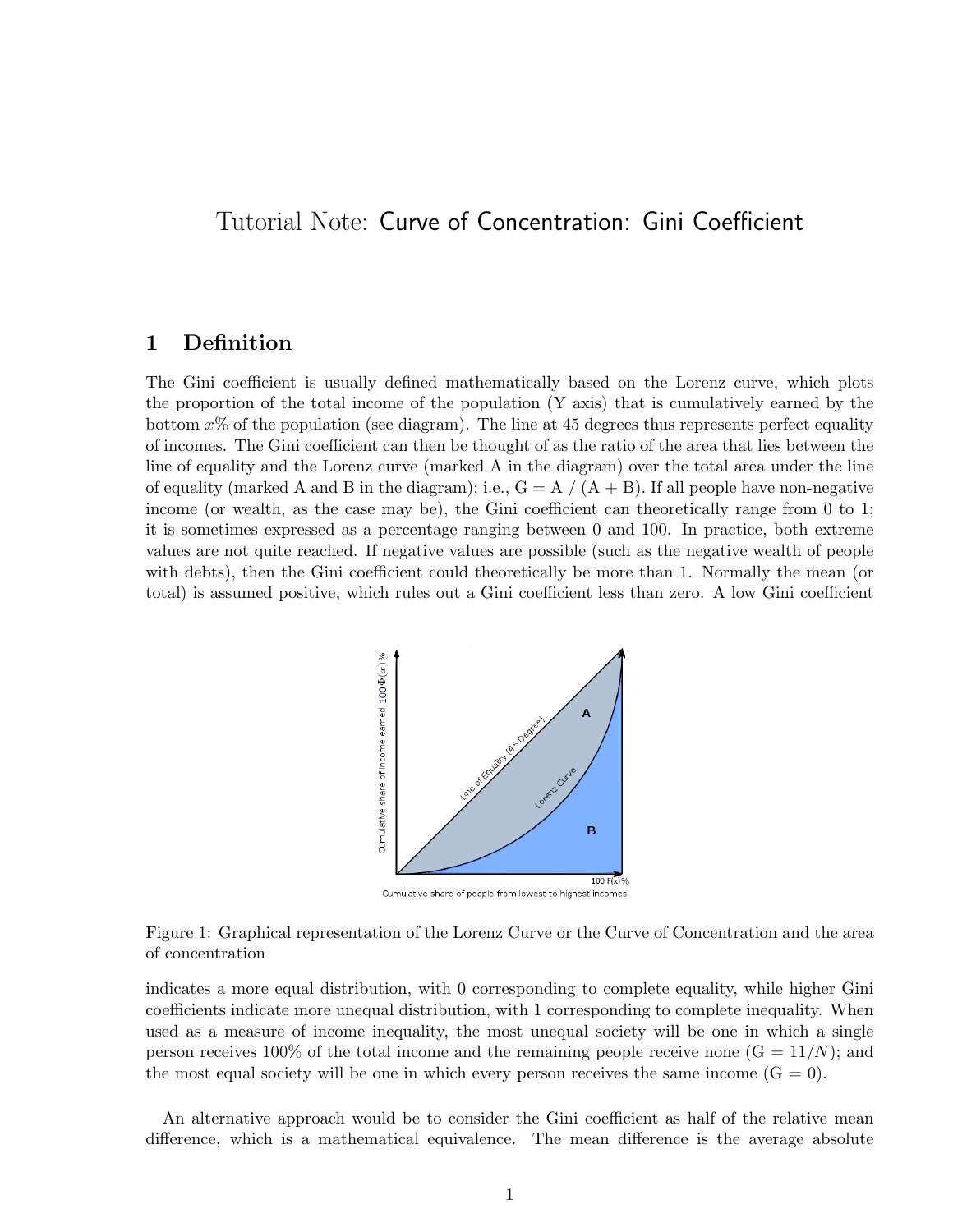difference between two items selected randomly from a population, and the relative mean difference is the mean difference divided by the average, to normalize for scale.

The area between the line of equal distribution and the curve of concentration is called the *area* of concentration, this is an indicator of the degree of concentration. The Gini index is defined as a ratio of the areas on the Lorenz curve diagram. If the area between the line of perfect equality and the curve of concentration is A, and the area under the curve of concentration is B, then the Gini index is A /  $(A + B)$ . Since  $A + B = 1/2$ , the Gini index is  $G = 2 \times A$  or  $G = 1 - 2B$ .

**Result:** Gini coefficient is equal to the half of the relative mean difference.

**Proof:** Let  $F(x)$  denote the cumulative frequency for the variable value upto x and let  $\Phi(x)$ denote the cumulative total (i.e. value times frequency/density) upto same x. The curve obtained by plotting  $\Phi$  against F for different fixed values of x is known as the Lorenz curve or the curve of concentration. Let  $\mu$  be the population mean of the variable (say, income).

As we know  $f(x) = \frac{d}{dx}F(x)$  is a standardize weight function in terms of frequency attached to the value x. Similarly on can think  $\frac{d}{dx}\Phi(x) = \phi(x)$  is other type of weight function in terms of total income for x. Hence,  $\phi(x) = \frac{xf(x)}{\int x f(x) dx} = \frac{xf(x)}{\mu}$  $\frac{f(x)}{\mu}$ . So,  $\mu \frac{d\Phi}{dx} = xf(x)$ .

Now, 
$$
\mu \frac{d\Phi}{dF} = \frac{\mu d\Phi/dx}{dF/dx} = \frac{xf(x)}{f(x)} = x
$$

and

$$
\mu \frac{d^2 \Phi}{dF^2} = \frac{dx}{dF} = f^{-1}(x) > 0
$$

The line  $\Phi = F$  is called the line of equal distribution. Then

$$
G = \int_0^1 F d\Phi - \int_0^1 \Phi dF
$$
  
\n
$$
= \frac{1}{\mu} \left[ \int_{-\infty}^{\infty} F(x) x dF(x) - \int_{-\infty}^{\infty} \Phi(x) dF(x) \right]
$$
  
\n
$$
= \frac{1}{\mu} \left[ \int_{-\infty}^{\infty} x \left\{ \int_{-\infty}^x dF(y) \right\} dF(x) - \int_{-\infty}^{\infty} \left\{ \int_{-\infty}^x y dF(y) \right\} dF(x) \right]
$$
  
\n
$$
= \frac{1}{\mu} \int_{-\infty}^{\infty} \int_{-\infty}^x (x - y) dF(y) dF(x)
$$
  
\n
$$
= \frac{1}{2\mu} \left[ \int_{-\infty}^{\infty} \int_{-\infty}^x (x - y) dF(y) dF(x) + \int_{-\infty}^{\infty} \int_x^{\infty} (y - x) dF(y) dF(x) \right]
$$
  
\n
$$
= \frac{1}{2\mu} \int_{-\infty}^{\infty} \int_{-\infty}^{\infty} |x - y| dF(y) dF(x)
$$
  
\n
$$
= \frac{1}{2} \times \text{relative mean difference}
$$
 (1)